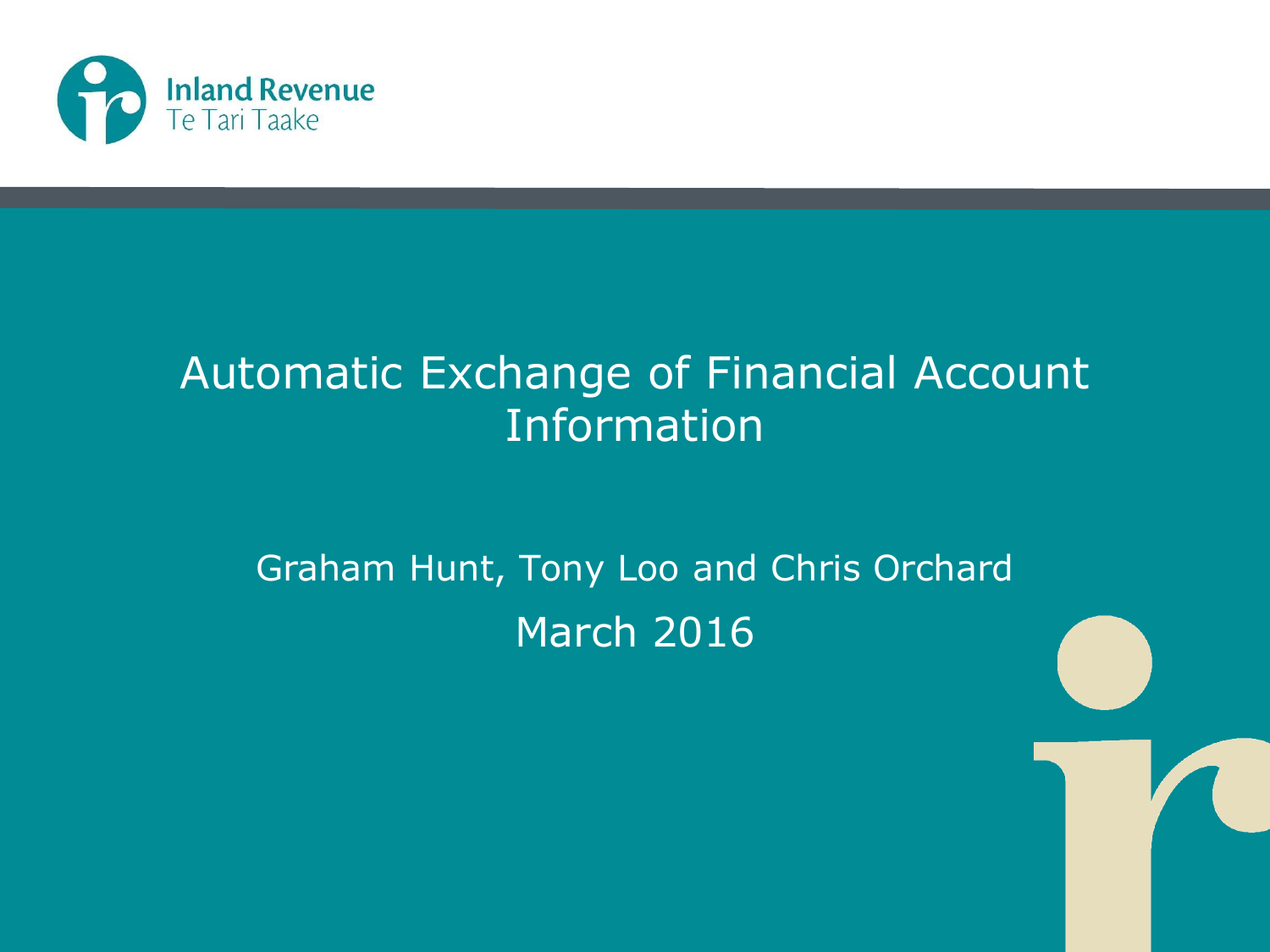#### **Introduction**

"Vast amounts of money are kept offshore and go untaxed to the extent that taxpayers fail to comply with tax obligations in their home jurisdiction. Countries have a shared interest in maintaining the integrity of their tax systems. Co-operation between tax administrations is critical in the fight against tax evasion and in protecting the integrity of tax systems. A key aspect of that cooperation is exchange of information"

> Standard for Automatic Exchange of Financial **Account** Information In Tax Matters © OECD 2012

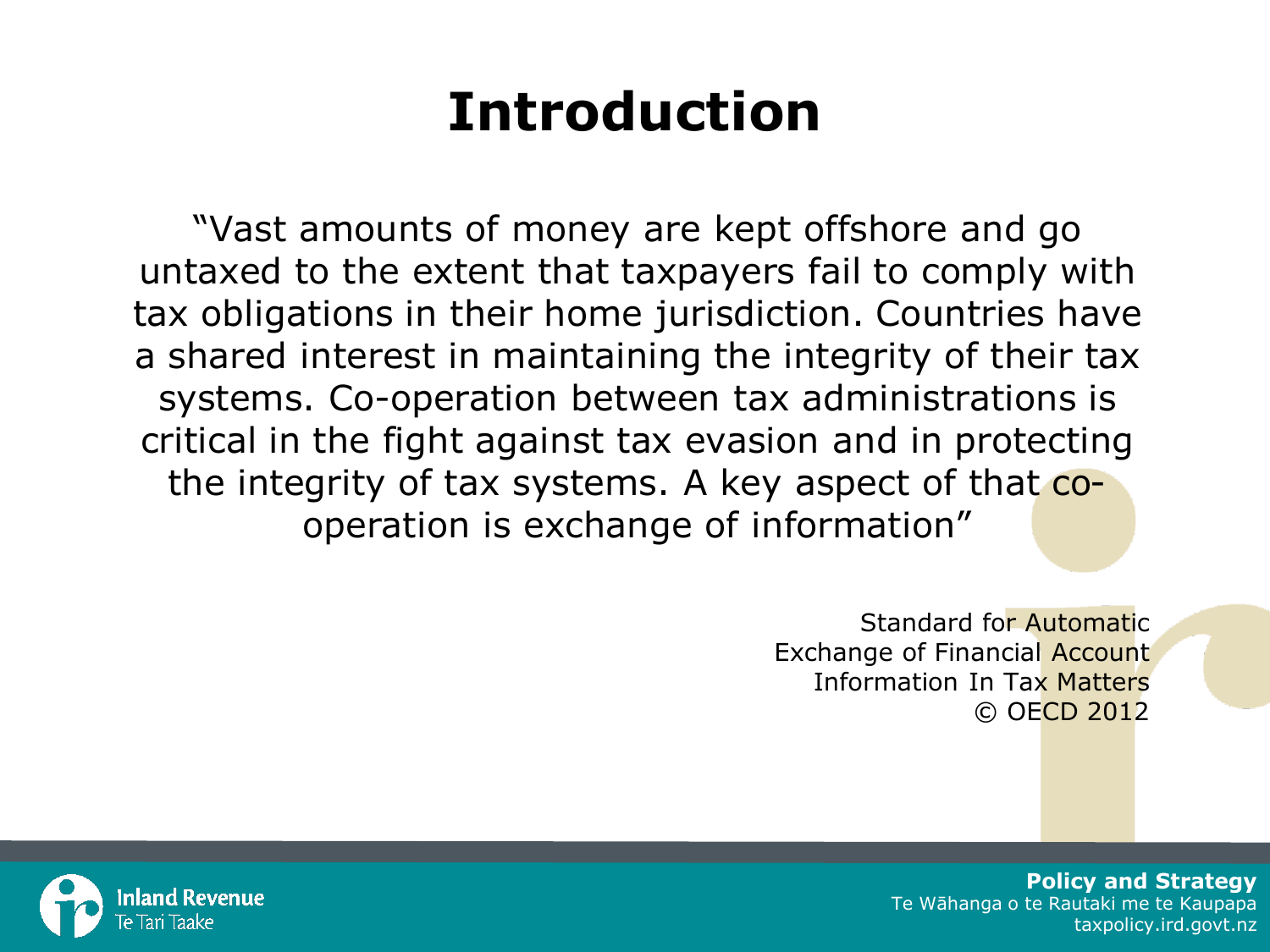#### **The Standard**

#### • Full name:

Standard for Automatic Exchange of Financial Account Information in Tax Matters

• Short name:

Automatic Exchange of Information (or AEOI)

- Comprises:
	- Common Reporting Standard (or CRS)
	- Commentaries
	- Other elements (e.g. exchange between countries and technical issues)

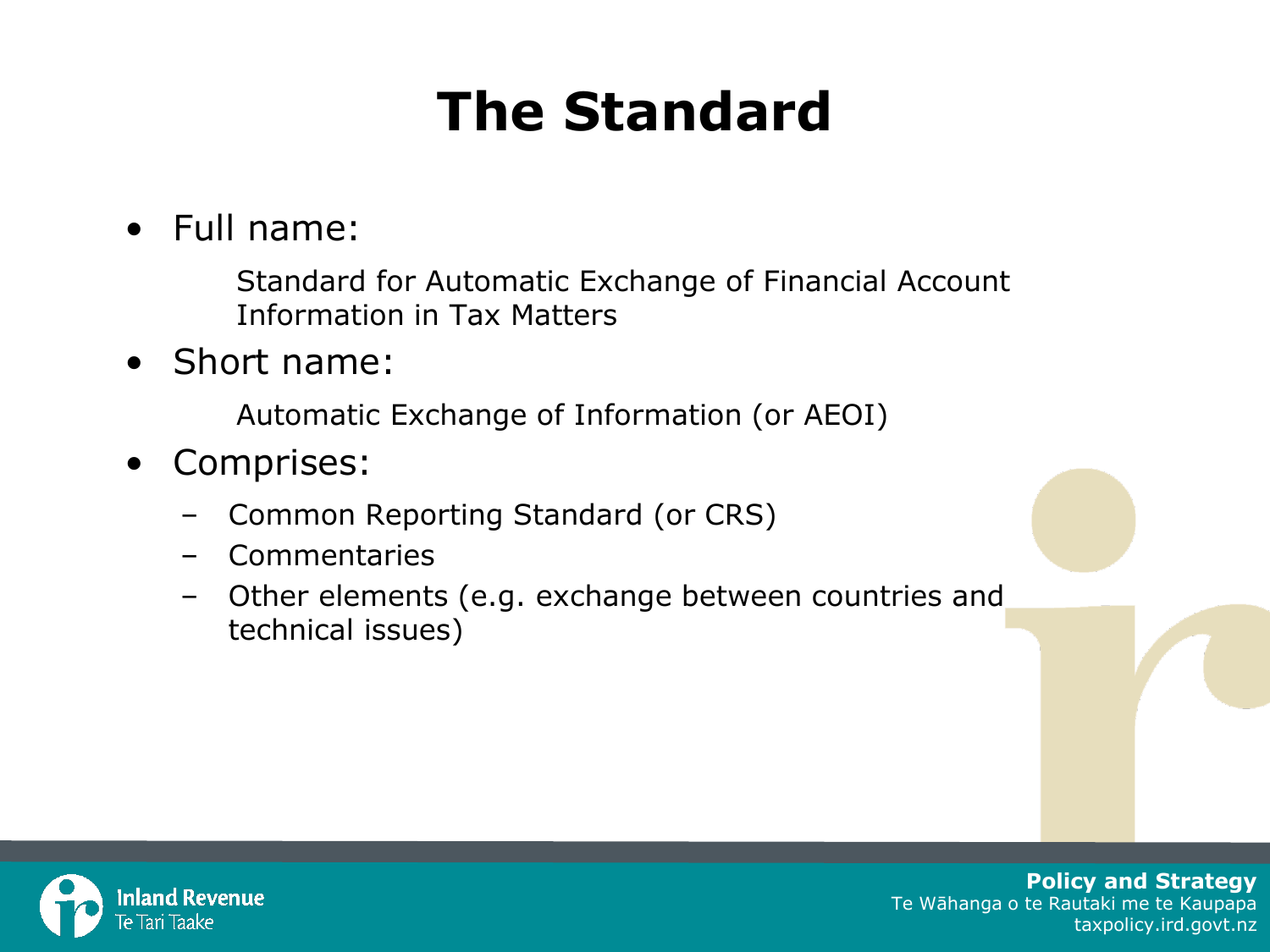#### **AEOI Timetable**

| 2014                                   | 2015                                                               | 2016                                                                                                                            | 2017                                                                                                                                                                                                                                                                        | 2018                                                                                                                                                                                                                                                                                                  |
|----------------------------------------|--------------------------------------------------------------------|---------------------------------------------------------------------------------------------------------------------------------|-----------------------------------------------------------------------------------------------------------------------------------------------------------------------------------------------------------------------------------------------------------------------------|-------------------------------------------------------------------------------------------------------------------------------------------------------------------------------------------------------------------------------------------------------------------------------------------------------|
| <b>FATCA switches</b><br>on $1/7/14$ . | First exchanges<br>with USA under<br><b>FATCA in</b><br>September. | CRS switches on<br>for early adopter<br>jurisdictions from<br>$1/1/16$ .<br><b>FATCA exchanges</b><br>continue in<br>September. | CRS switches on<br>for $2nd$ wave<br>adopter<br>jurisdictions most<br>from $1/1/17$ ,<br>some later in the<br>year (including<br>$NZ$ ).<br>Early adopters<br>make first CRS<br>exchanges in<br>September.<br><b>FATCA exchanges</b><br>continue -<br>business as<br>usual. | $2nd$ wave<br>adopters make<br>first CRS<br>exchanges in<br>September.<br>Early adopter<br><b>CRS</b> exchanges<br>make 2 <sup>nd</sup> year<br>exchanges in<br>September.<br><b>FATCA exchanges</b><br>continue -<br>business as<br>usual.<br><b>All AEOI business</b><br>as usual going<br>forward. |

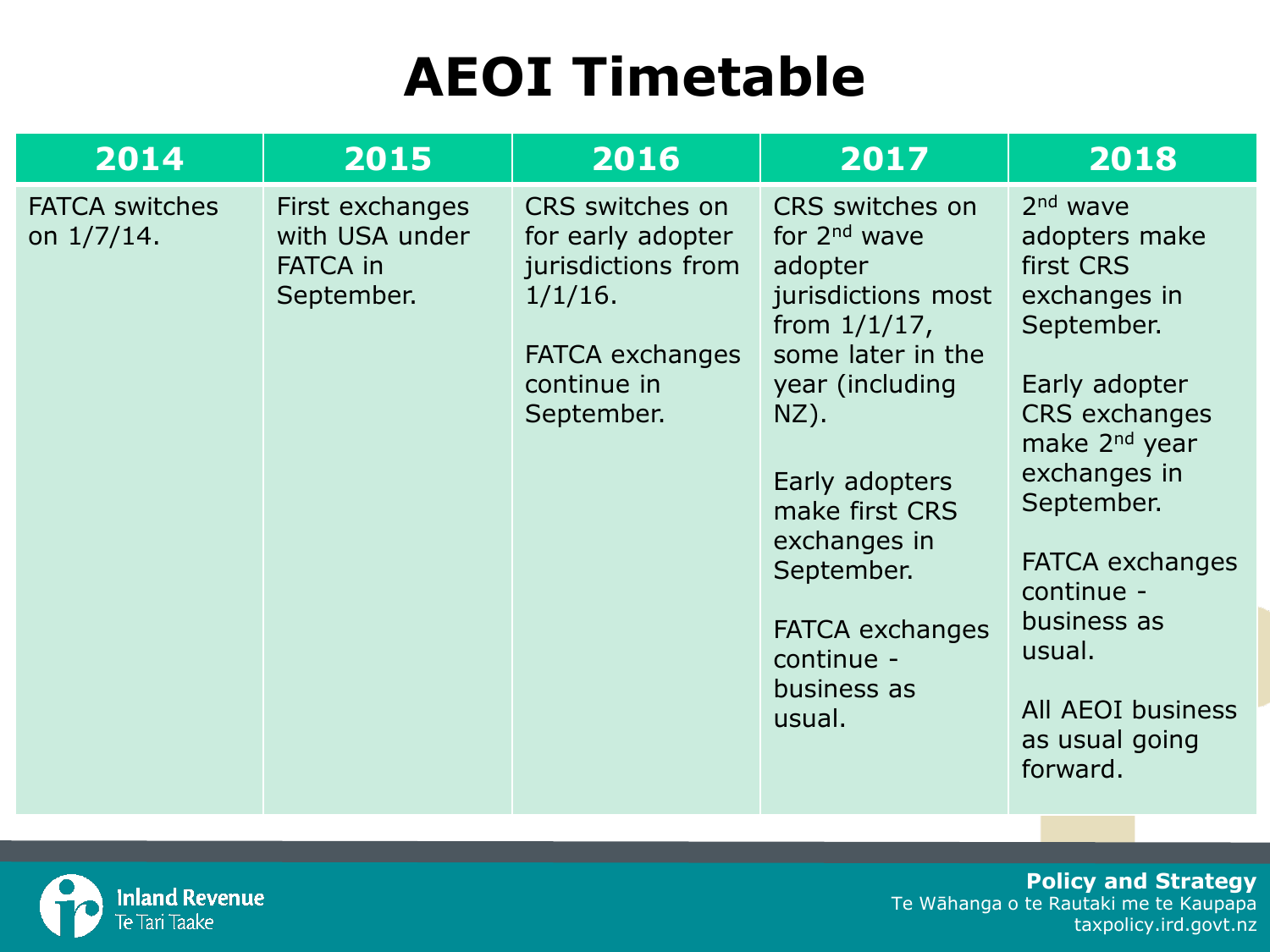#### **New Zealand Timeline**

- Closing date for submissions on the issues paper is 31 March 2016
- Parliamentary timetable (subject to change):
	- Bill scheduled for introduction in early July 2016
	- Referral to Select Committee (and start of submission process) in July 2016
	- Enactment by December 2016
- Due diligence rules first apply from 1 July 2017

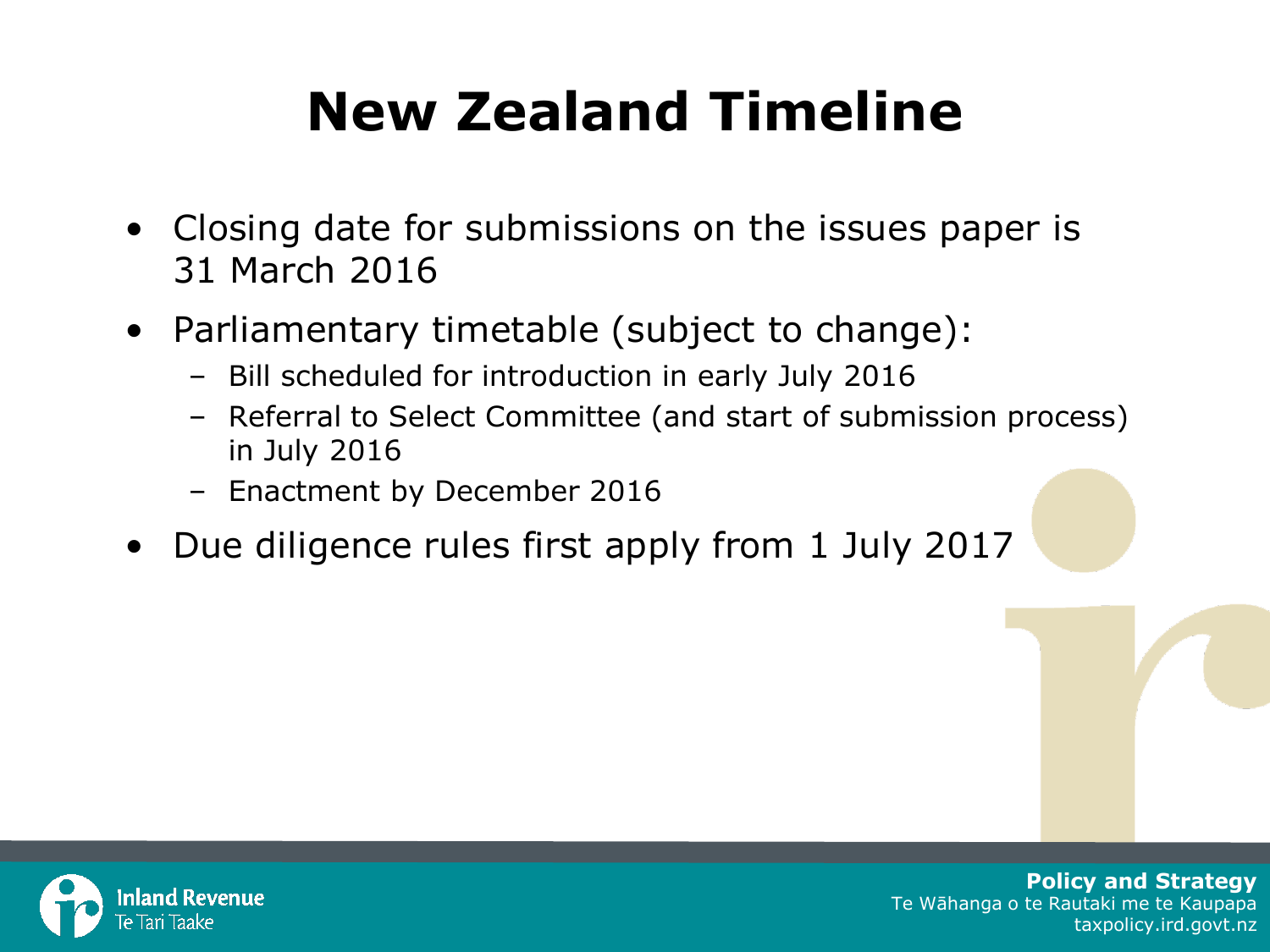#### **CRS vs. FATCA**

- CRS builds on FATCA Model 1 IGA core concepts around Reporting Financial Institutions, due diligence and reporting are closely aligned.
- Differences in approach arise from multilateral nature of CRS which has had to adapt the FATCA model to remove a number of US specificities.
- The key differences are:
	- No withholding tax under the CRS.
	- No thresholds for individual accounts under the CRS.
	- More Financial Institutions in scope under CRS because of more restrictive approach to defining Non-reporting Financial Institutions.
	- Alternative due diligence for lower-value pre-existing individual accounts based on residential address of the account holder. Most jurisdictions tax on the basis of residence unlike the USA that taxes based on residence or citizenship.

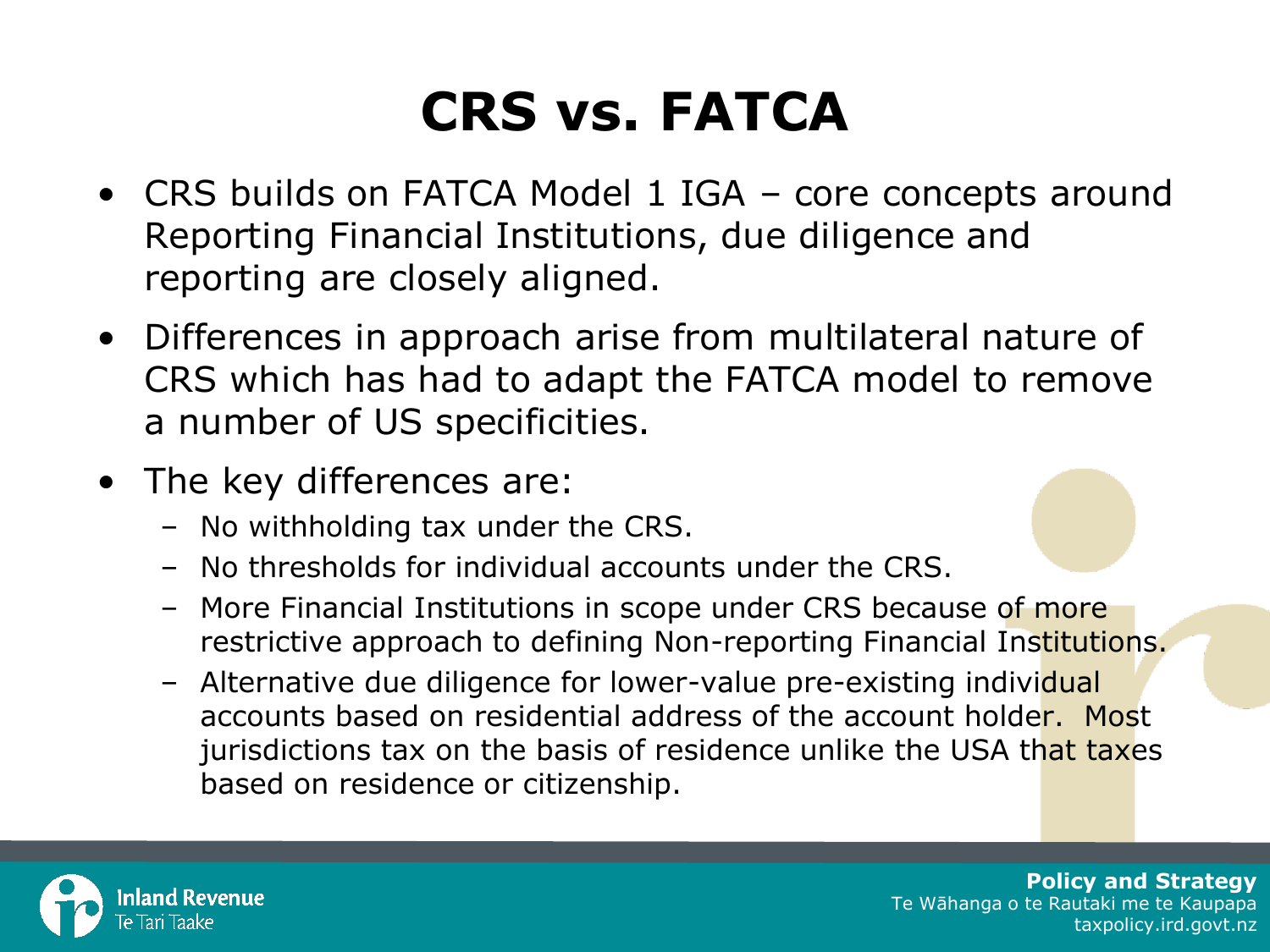# **Applying the Standard**



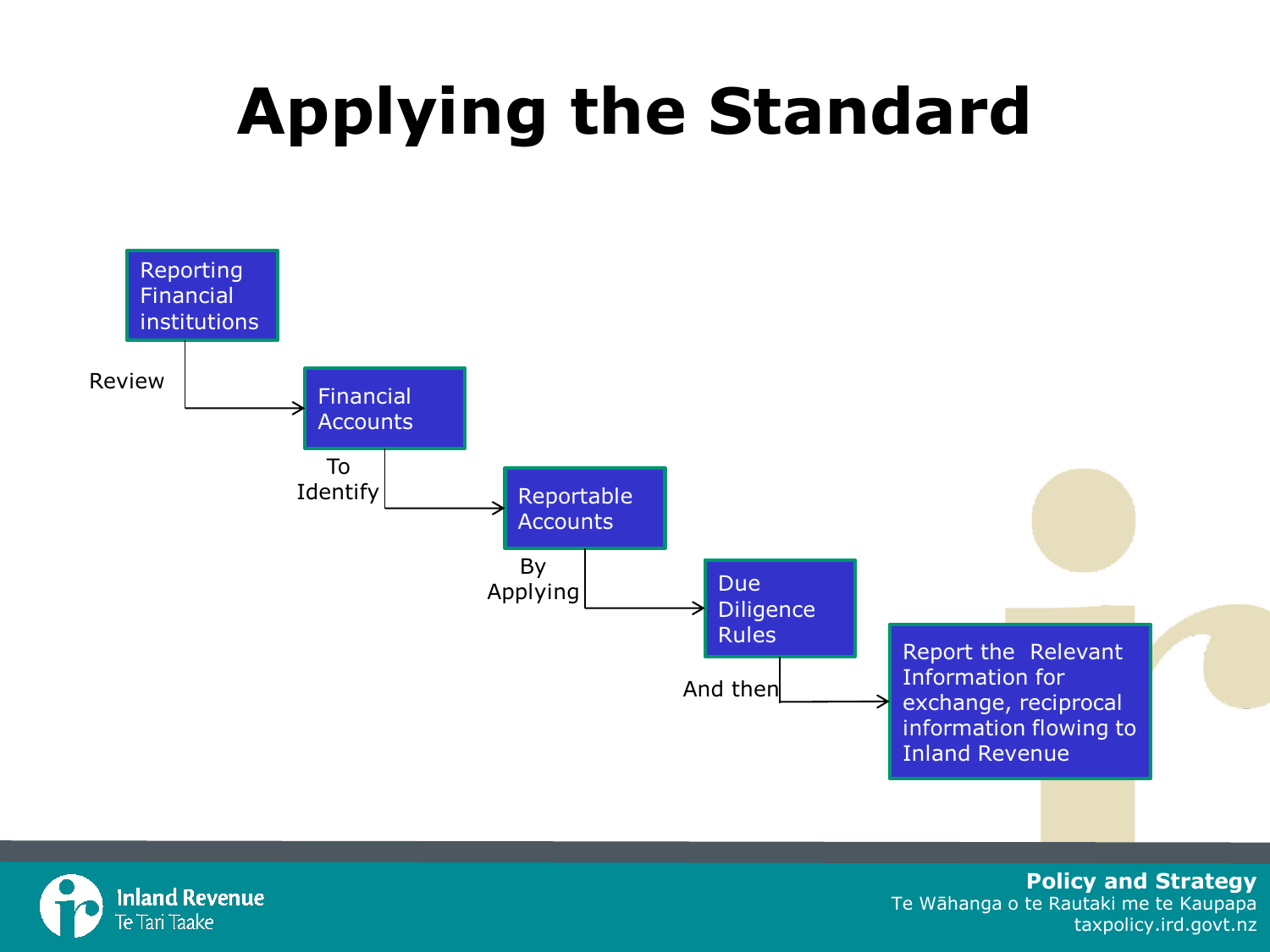# **Reporting Financial Institutions (1)**

- Any Financial Institution resident in New Zealand, but excluding any branch of that Financial Institution that is located outside of New Zealand.
- Any branch located in New Zealand of a Financial Institution that itself is not resident in New Zealand.

#### **BUT**

• Excluding any Financial Institution that is defined as a Non-Reporting Financial Institution under New Zealand domestic law.

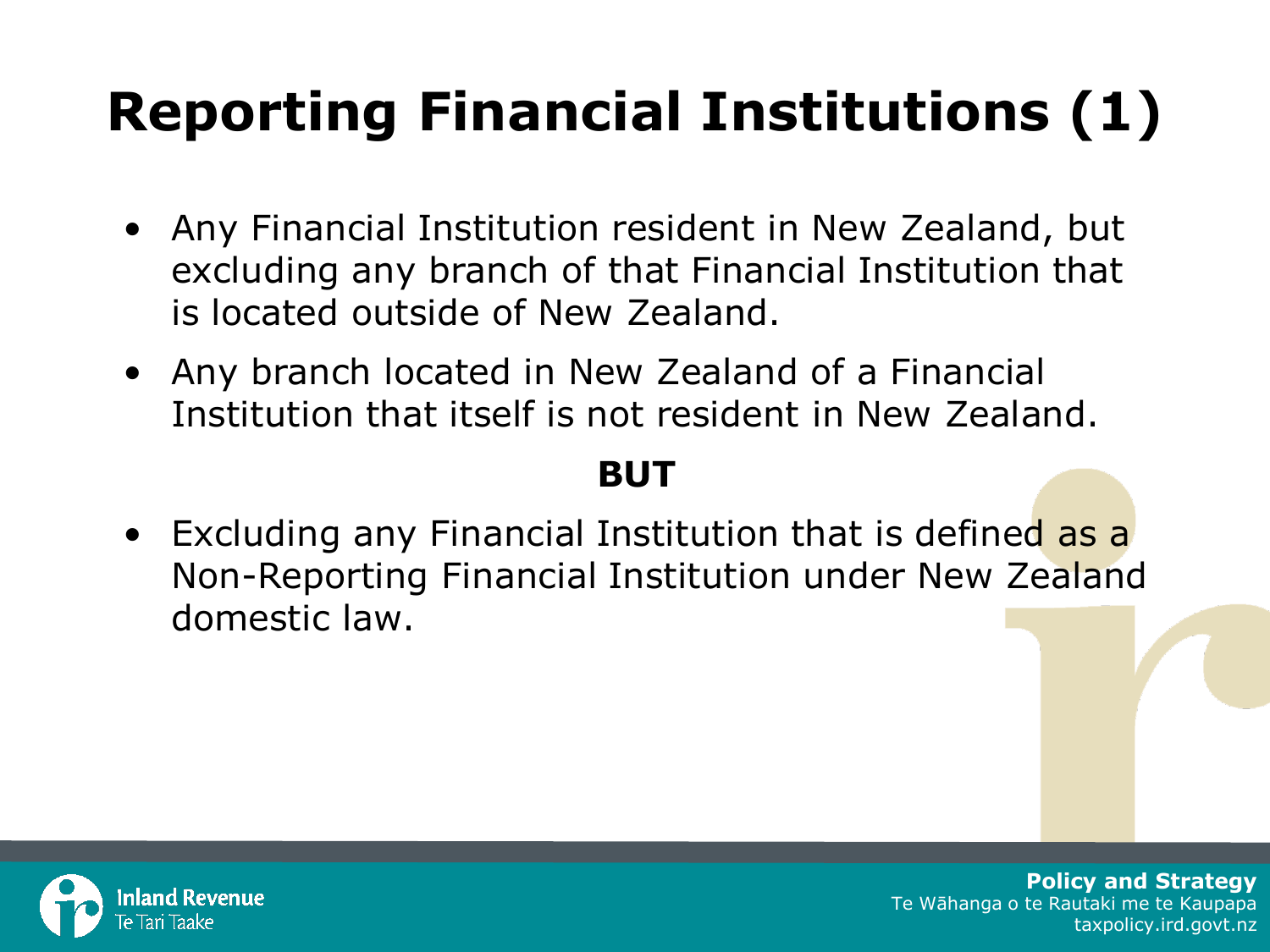# **Reporting Financial Institutions (2)**

- In general an entity is regarded as resident in New Zealand if it is tax resident here.
- If it has no tax residence, unless it is a trust, it is resident in New Zealand where:
	- it is incorporated here;
	- it has its place of management (including effective management) here; or
	- it is subject to financial supervision here.
- A trust is resident in New Zealand if one or more of its trustees are so resident. This is irrespective of whether or not the trust is tax resident in New Zealand. However, reporting will not be required in New Zealand if the trust is tax resident in another participating jurisdiction **and**  the trust reports to that jurisdiction.

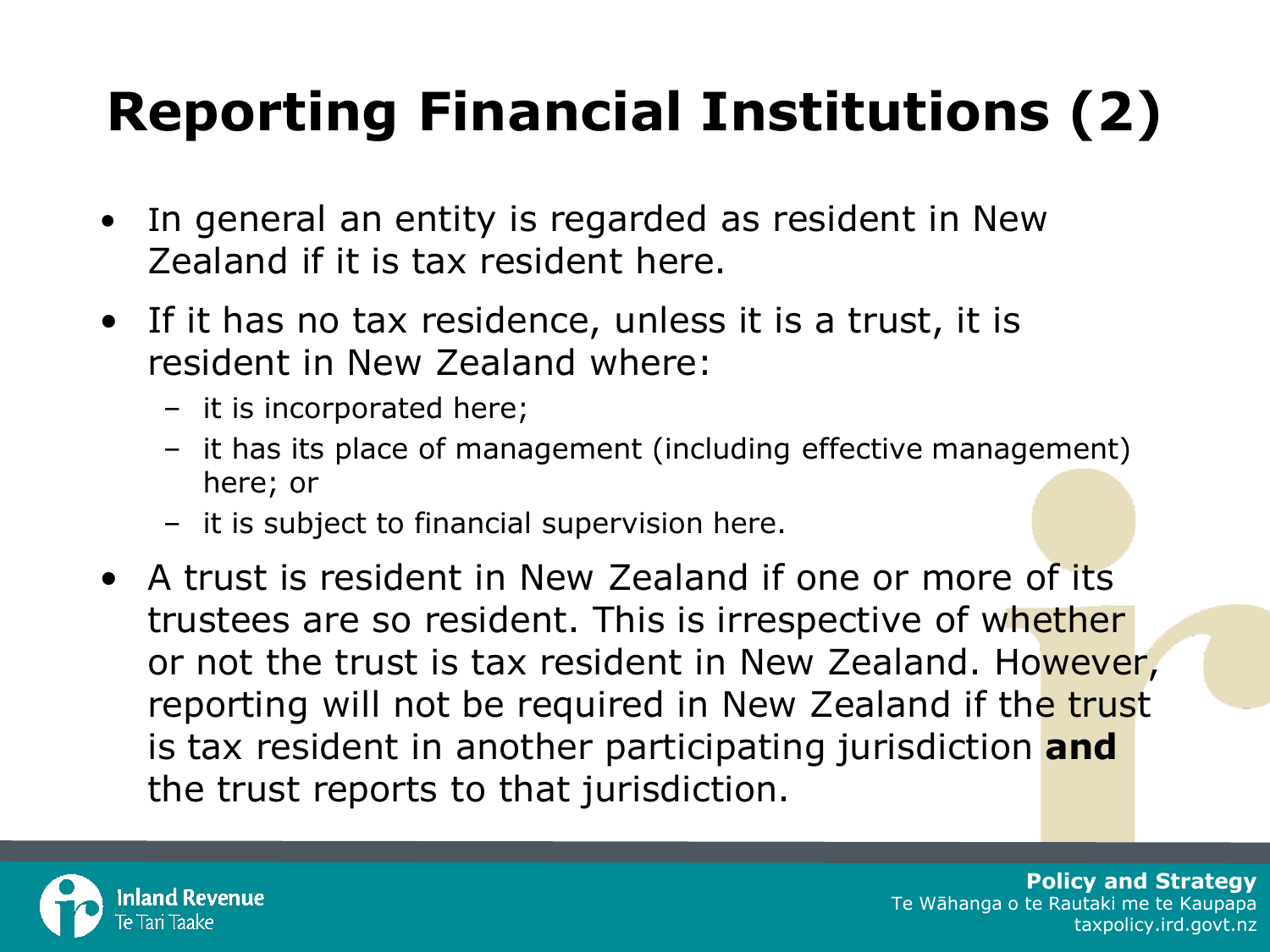# **Reporting Financial Institutions (3)**

- Four types of Financial Institutions:
	- Depository Institution, Custodial Institution, Specified Insurance Company and Investment Entity
- Due Diligence varies depending on whether the account is a:
	- pre-existing individual account;
	- pre-existing entity account;
	- new individual account; or
	- new entity account.
- Review of pre-existing accounts largely based on existing customer information.
- Review of new accounts based on obtaining new information via self-certifications.

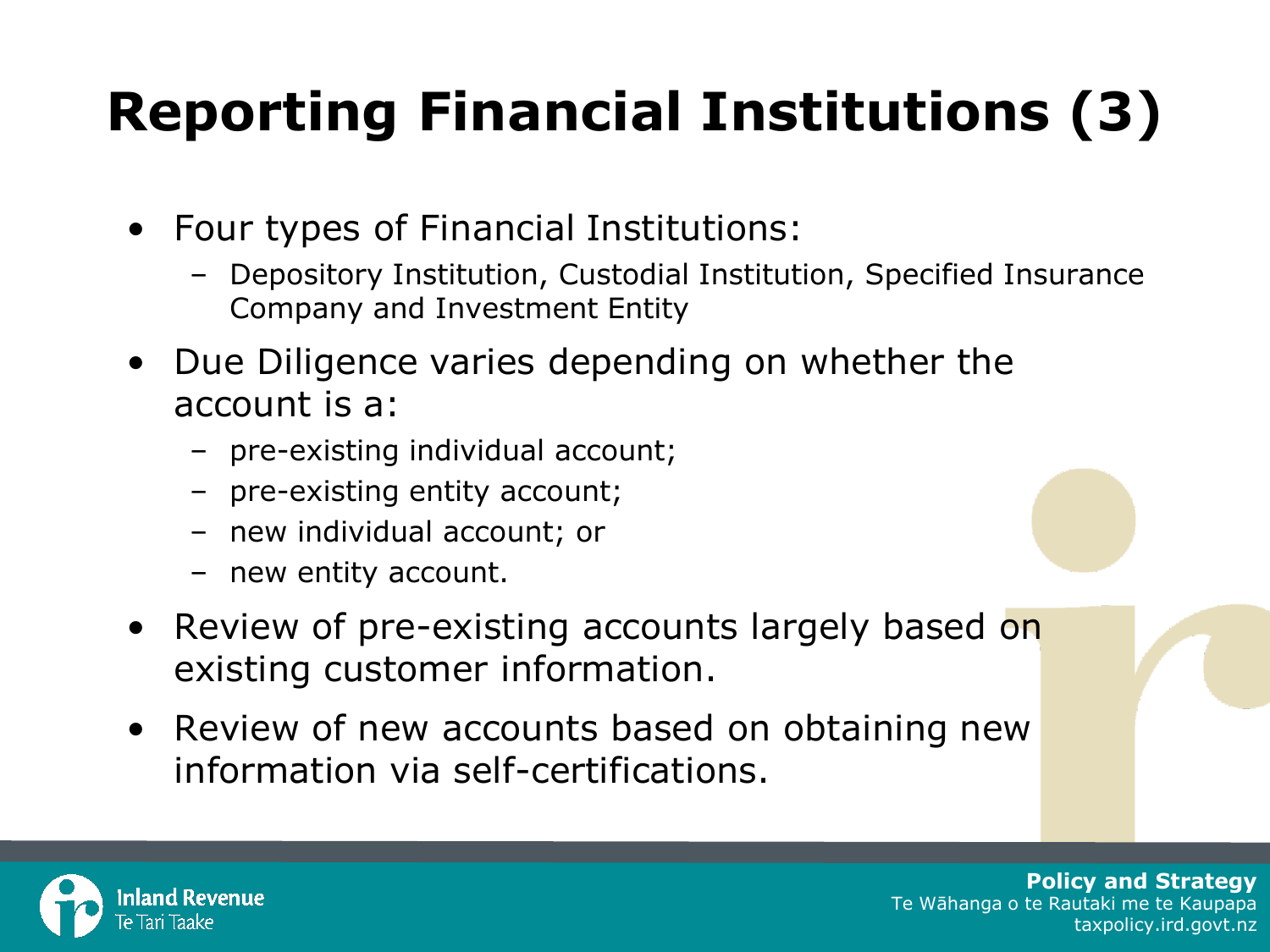#### **Non-Reporting Financial Institutions (NRFI)**

- The CRS and FATCA definitions of NRFI are **NOT** the same.
- Common to both are:
	- Government Entities, International Organisations, Central Banks and Pension Funds of such entities;
	- Broad participation Retirement Funds and Narrow Participation Retirement Funds;
	- Qualified Credit Card Issuers;
	- Exempt Collective Investment Schemes; and
	- Trustee-Documented Trusts.
- The only other NRFI in the CRS are those defined in New Zealand domestic law as having a low risk of tax evasion.

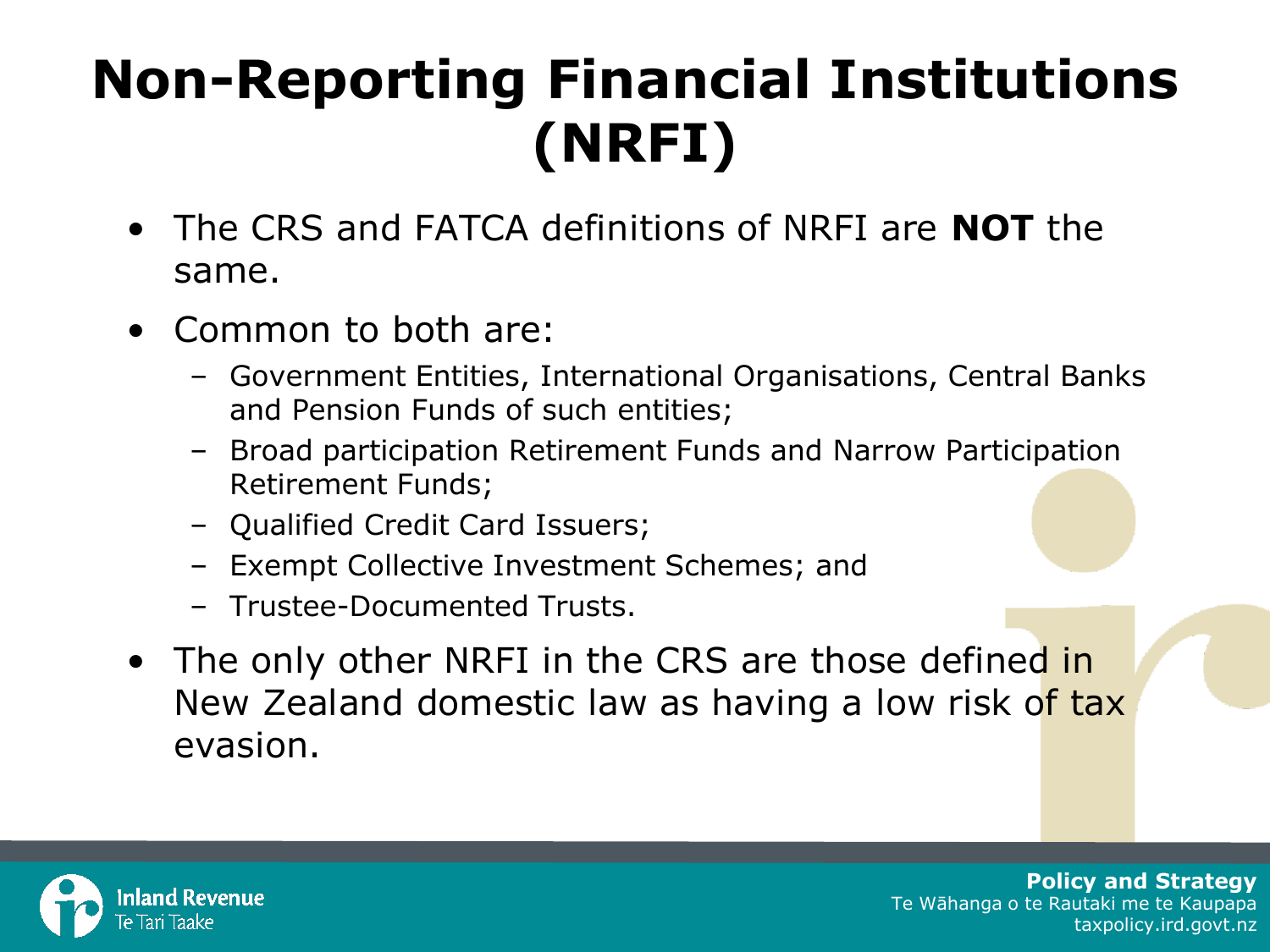#### **Financial Institutions with a Low Risk of Tax Evasion**

- To be included in the defined list of NRFI under New Zealand domestic law the entity must:
	- Present a low-risk of being used to evade tax.
	- Have substantially similar characteristics to any of the entities listed in the first three bullets under "Common to both" in the previous slide. Where not all the characteristics are present the Financial Institution can still qualify provided there is a substitute requirement that provides equivalent assurance of low-risk.
	- Not frustrate the purposes of the Common Reporting Standard.

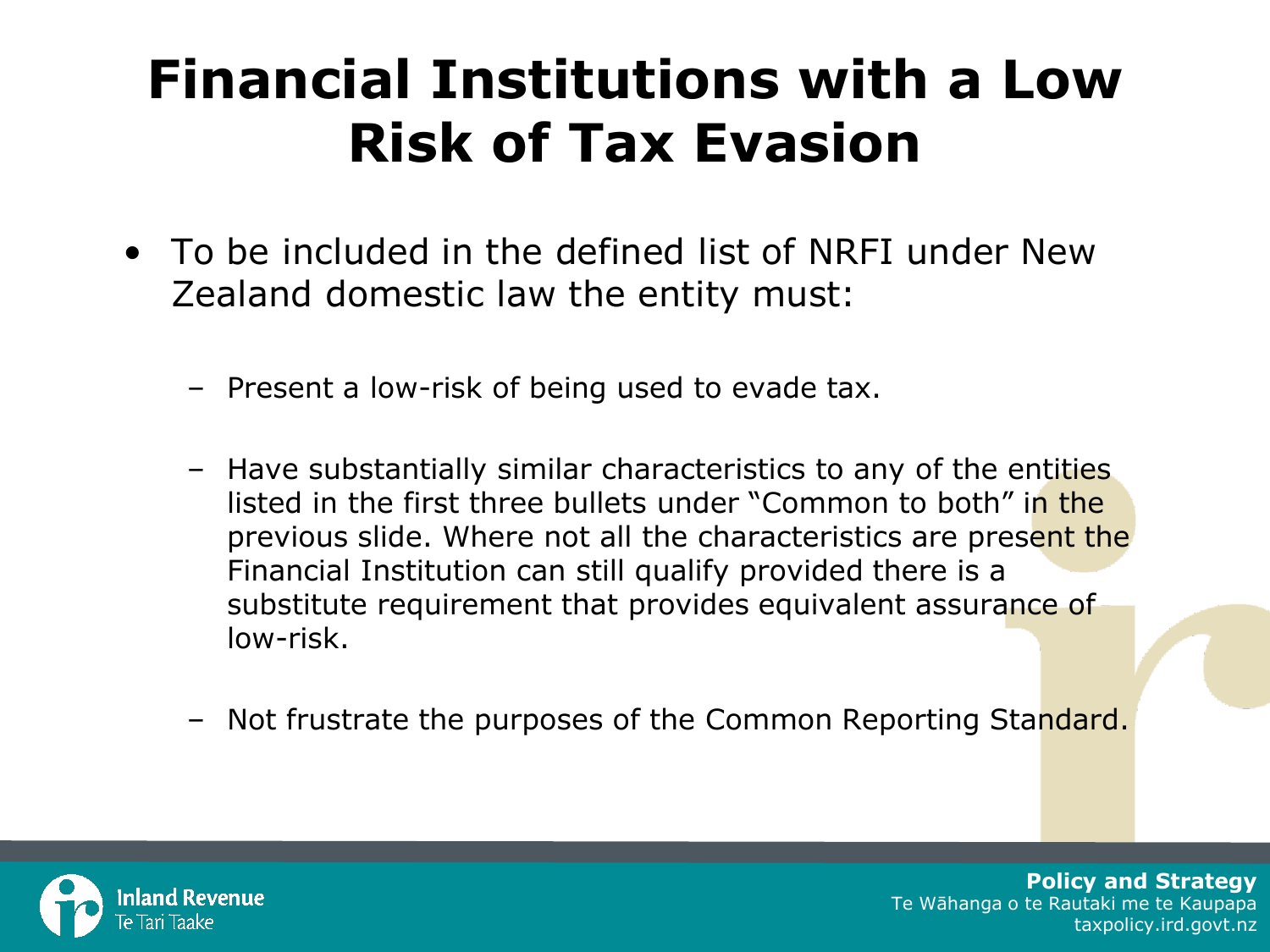#### **Excluded Accounts**

- There is a degree of overlap between the CRS and FATCA definitions of excluded account. The following accounts as defined in Annex 2 of the IGA are also Excluded Accounts as defined in the CRS:
	- Retirement and Pension Account;
	- Non-Retirement Savings Account;
	- Certain Term Life Insurance Contracts;
	- Account Held By an Estate; and
	- Escrow accounts.
- The CRS additionally excludes:
	- Certain overpaid balances on credit cards (where the Financial Institution is not a Qualified Credit Card Issuer);
	- Accounts that present a low risk of being used to evade tax as defined in New Zealand domestic law.

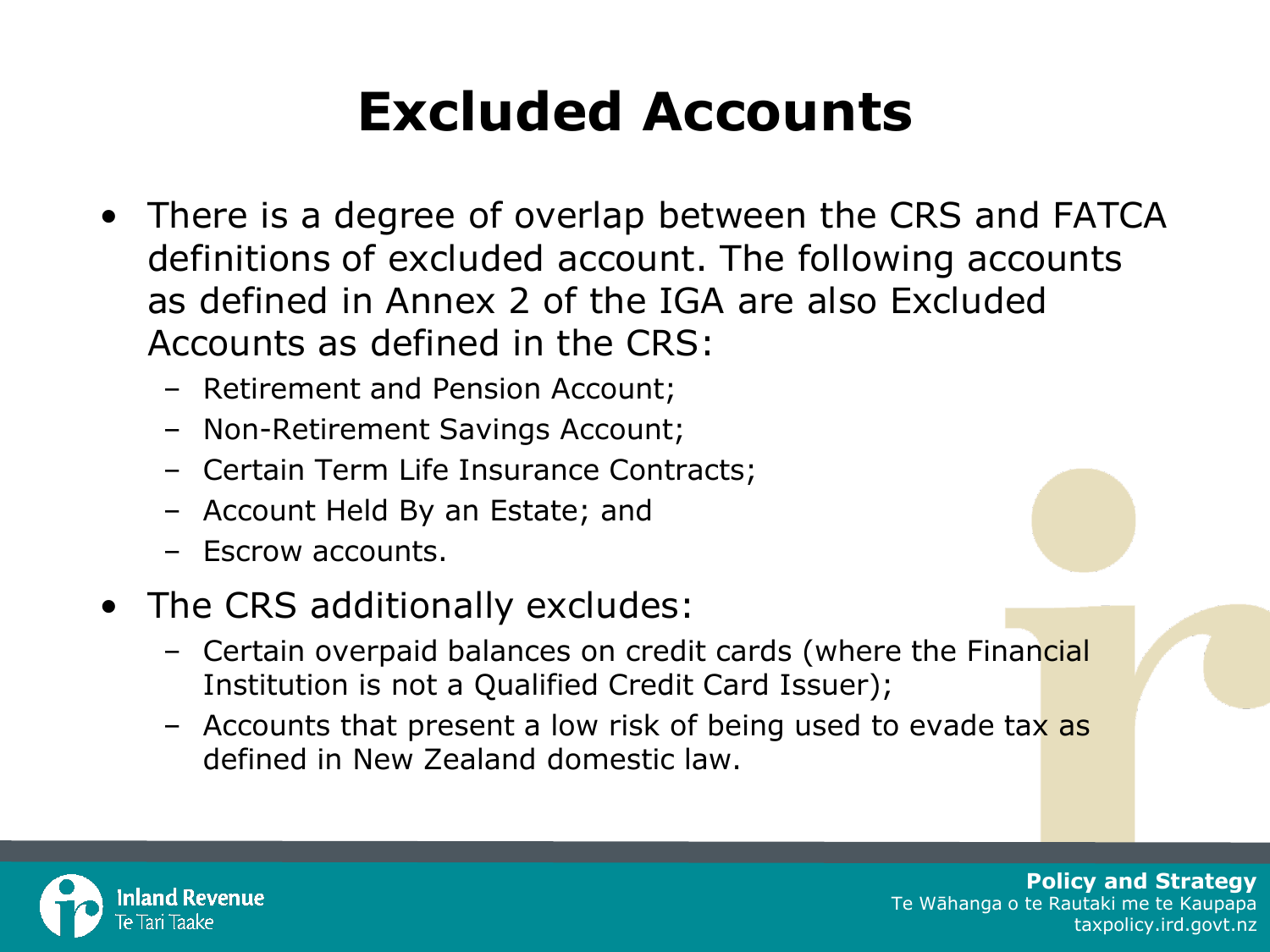#### **Accounts with a Low Risk of Tax Evasion**

- To be included in the defined list of Excluded Accounts under New Zealand domestic law the account must:
	- Present a low risk of being used to evade tax.
	- Have substantially similar characteristics to any of the accounts listed in the previous slide. Where not all the characteristics are present, the account can still qualify provided there is a substitute requirement that provides equivalent assurance of low-risk.
	- Not frustrate the purposes of the Common Reporting Standard.

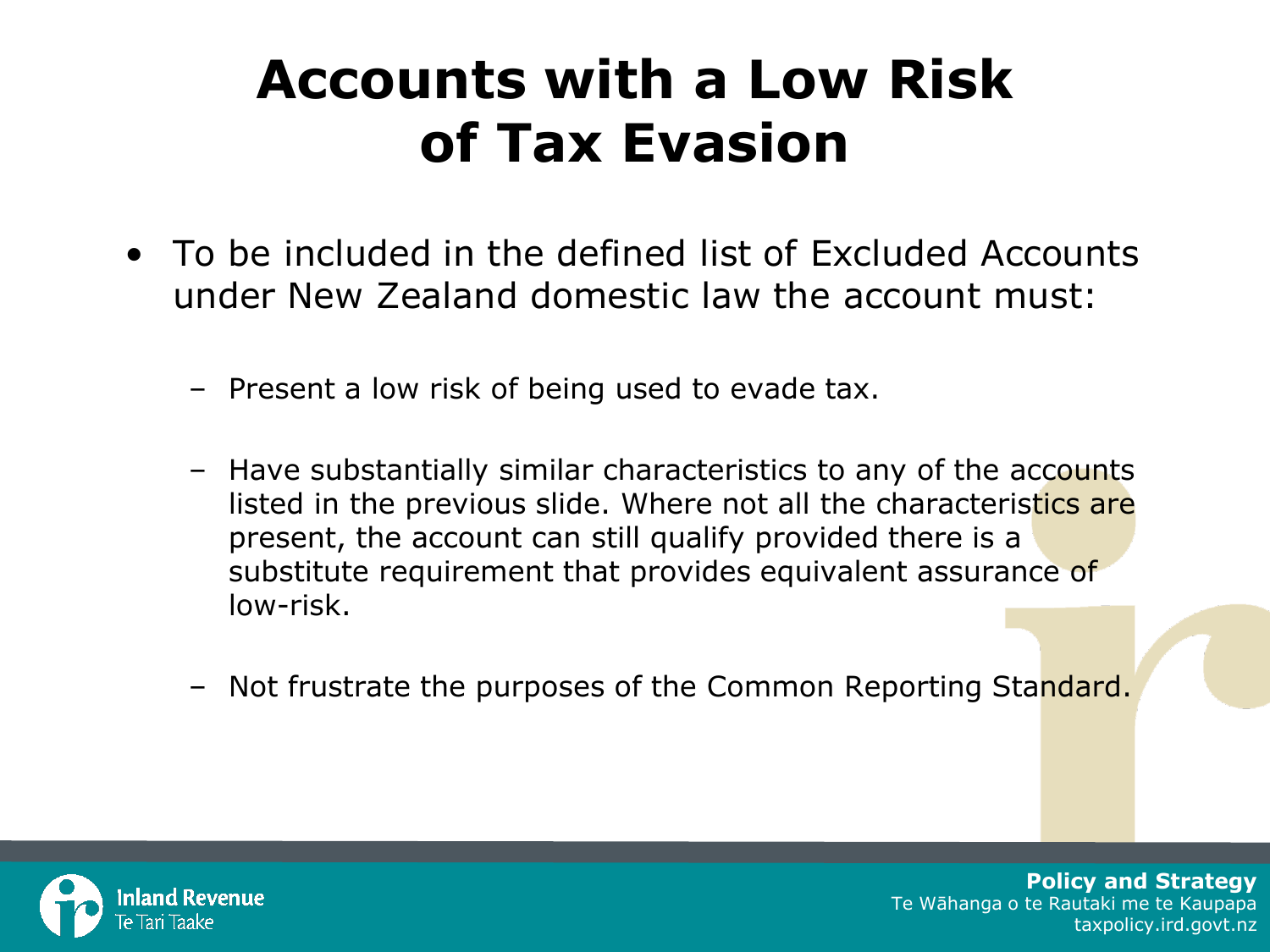#### **Dormant Accounts**

- The Commentary to the CRS suggests that a lowvalue dormant account could be an Excluded Account, the value given as an example being US\$1,000.
- Would such an exclusion be helpful to Financial Institutions?
- If so, should the exclusion be mandatory or should Financial Institutions have an option to apply it if they so choose?

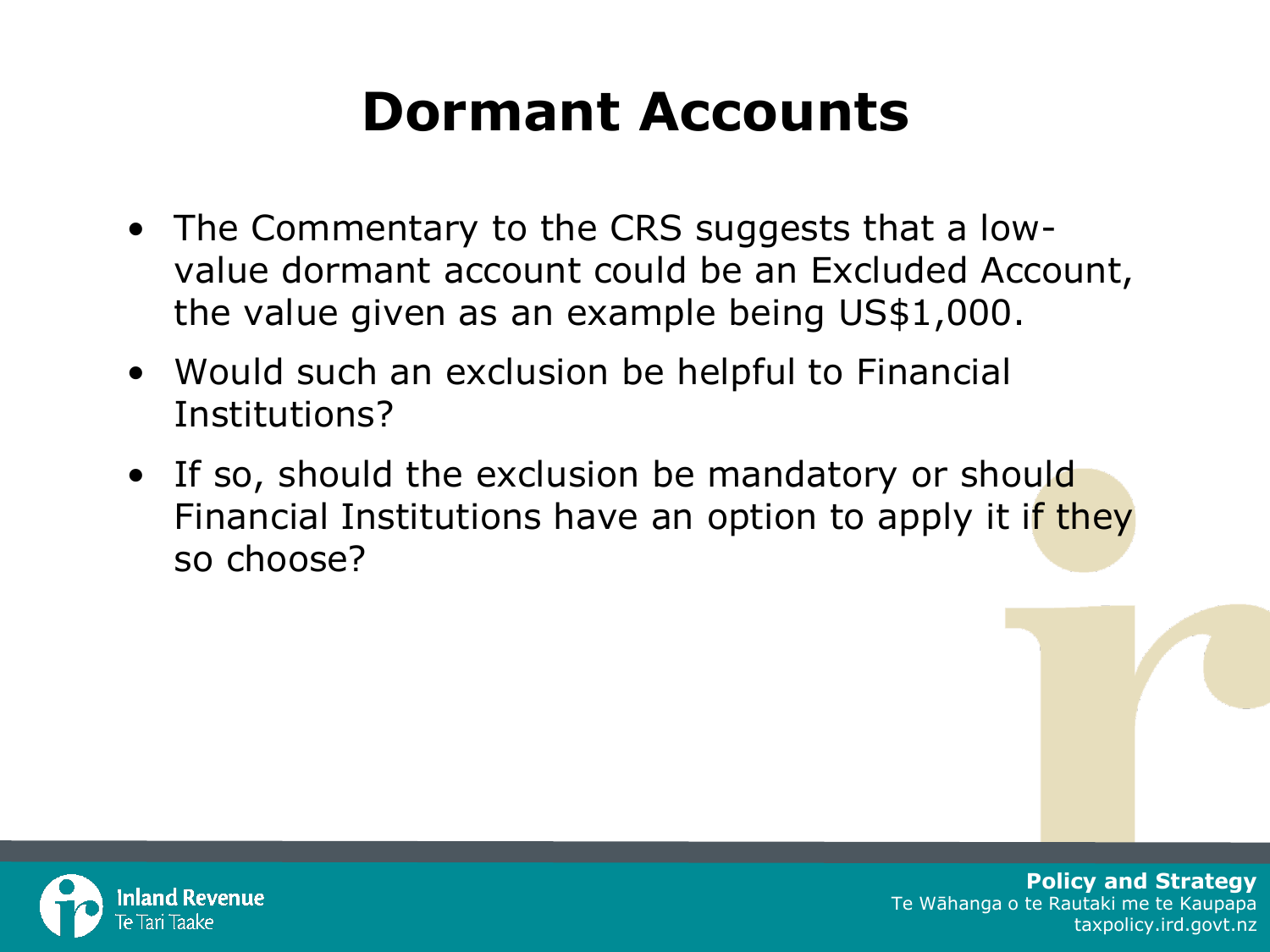#### **Cash Value Insurance (CVIC) and Annuity Contracts**

- The CRS specifically excludes from being reviewed, identified or reported any CVIC or Annuity that is effectively prevented by law from being sold to residents of Reportable Jurisdictions.
- Where a similar exclusion from review, etc. is applied to pre-existing entity accounts with a value that does not exceed US\$250,000, the Financial Institution can elect not to apply the exclusion.
- Would a similar election be helpful to Financial Institutions for CVIC and Annuity Contracts?

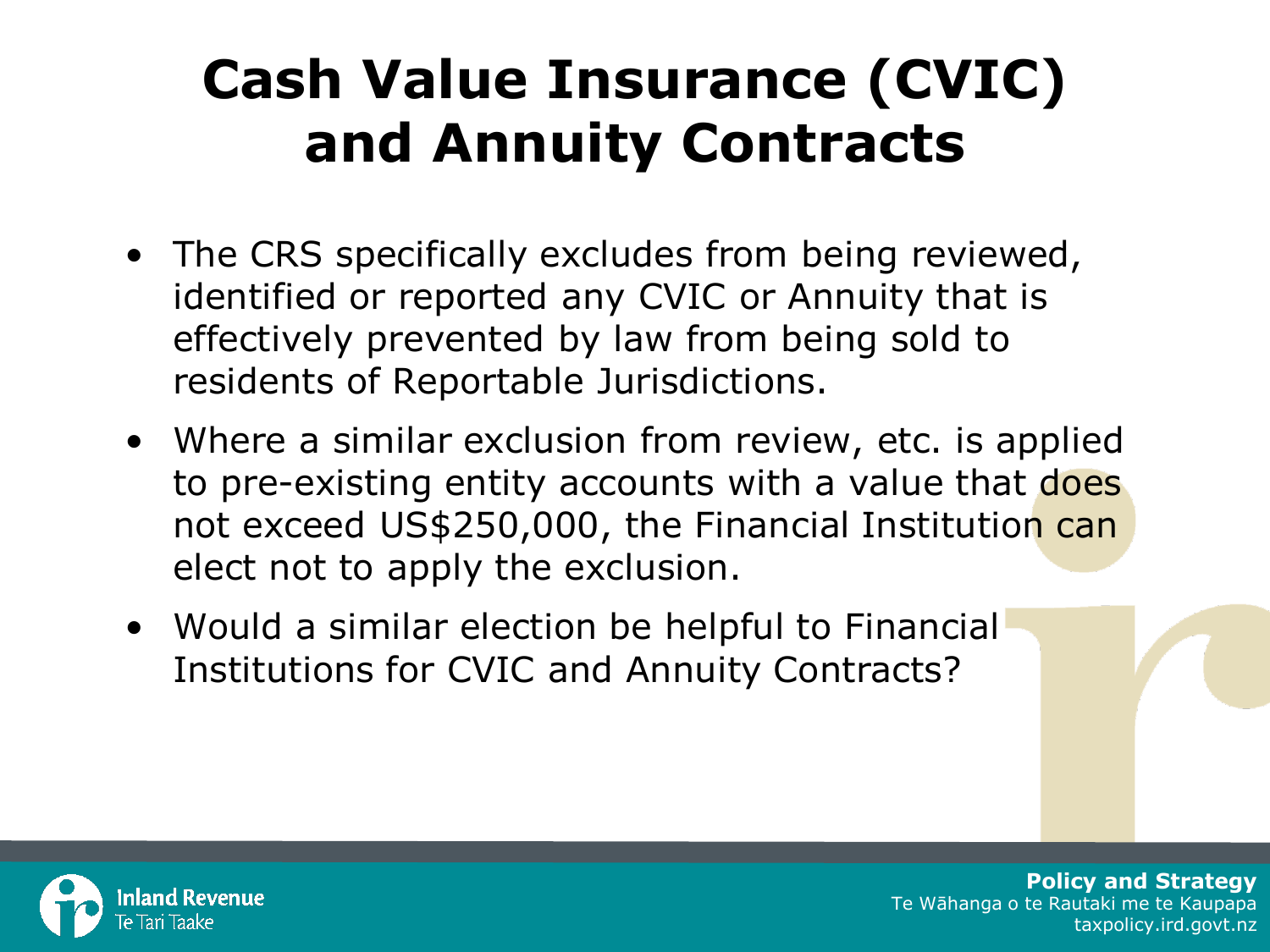#### **The Wider Approach**

- The wider approach is aimed at reducing the costs for Financial Institutions in carrying out due diligence.
- The wider approach allows a Financial Institution to apply due diligence to cover all non-residents, thus removing the need to perform additional due diligence each time a new jurisdiction is added to the list of reportable jurisdictions.
- Is the wider approach helpful to Financial Institutions?
- If so, should it cover all non-residents or just those where there is an exchange of information instrument in place?
- For how long should Financial Institutions be required to maintain the information?

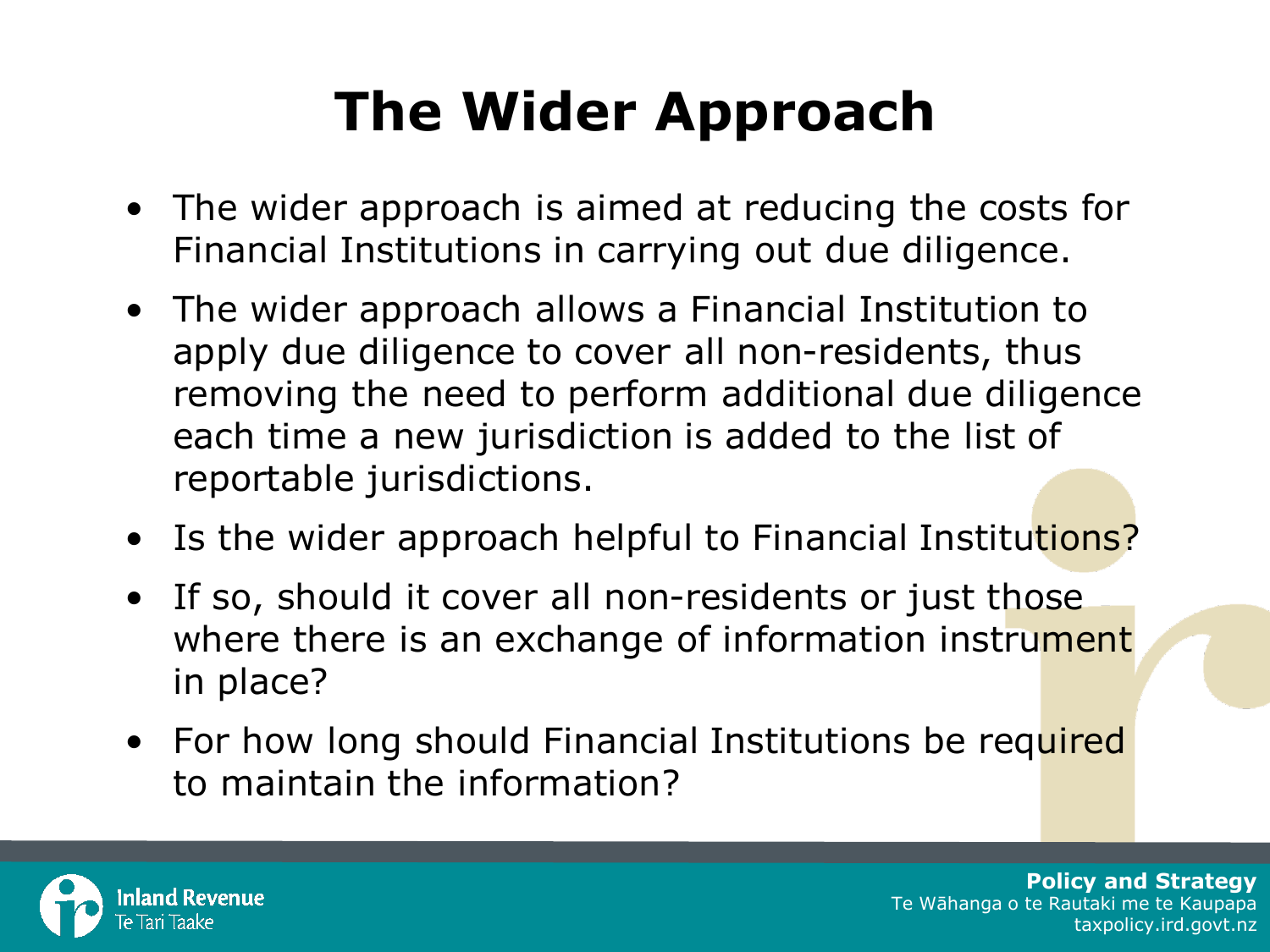#### **Reporting Period**

- The first exchange of information with other jurisdictions will take place no later than 30 September 2018.
- Should the first reporting period end on:
	- **31 March 2018**? This would align with the FATCA reporting date but only allows the Financial Institution three months to prepare data for reporting to IRD by 30 June.
	- **31 December 2017**? This would align with reporting by most jurisdictions under both the CRS and FATCA. It may help Financial Institutions that are part of multinational groups to align their reporting as well as giving more time to prepare data for reporting to IRD.
	- **31 March 2018** transitioning to 31 December in a later period?
	- **Some other reporting date**?

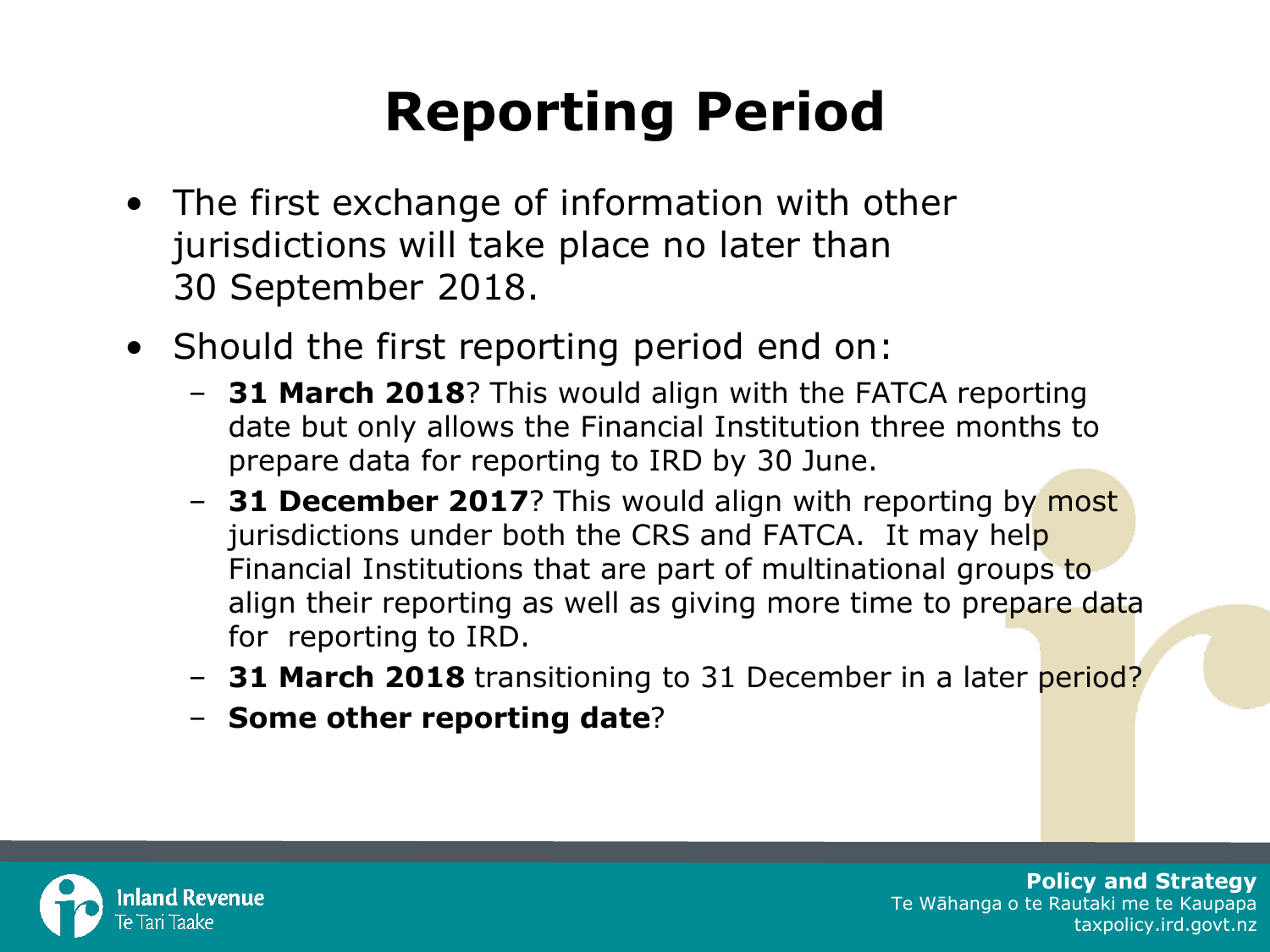#### **Time for Completing Due Diligence**

- Assuming the first Reporting Period ends on 31 March 2018 should the due diligence procedures for preexisting high-value individual accounts run to:
	- **31 March 2018**?
	- **30 June 2018** but report any accounts identified between 1 April and 30 June as if they had been identified by 31 March?
	- **30 June 2018** with any accounts identified after 31 March 2018 included in the 2019 report?
- When should the due diligence procedures for other pre-existing accounts run to in 2019?

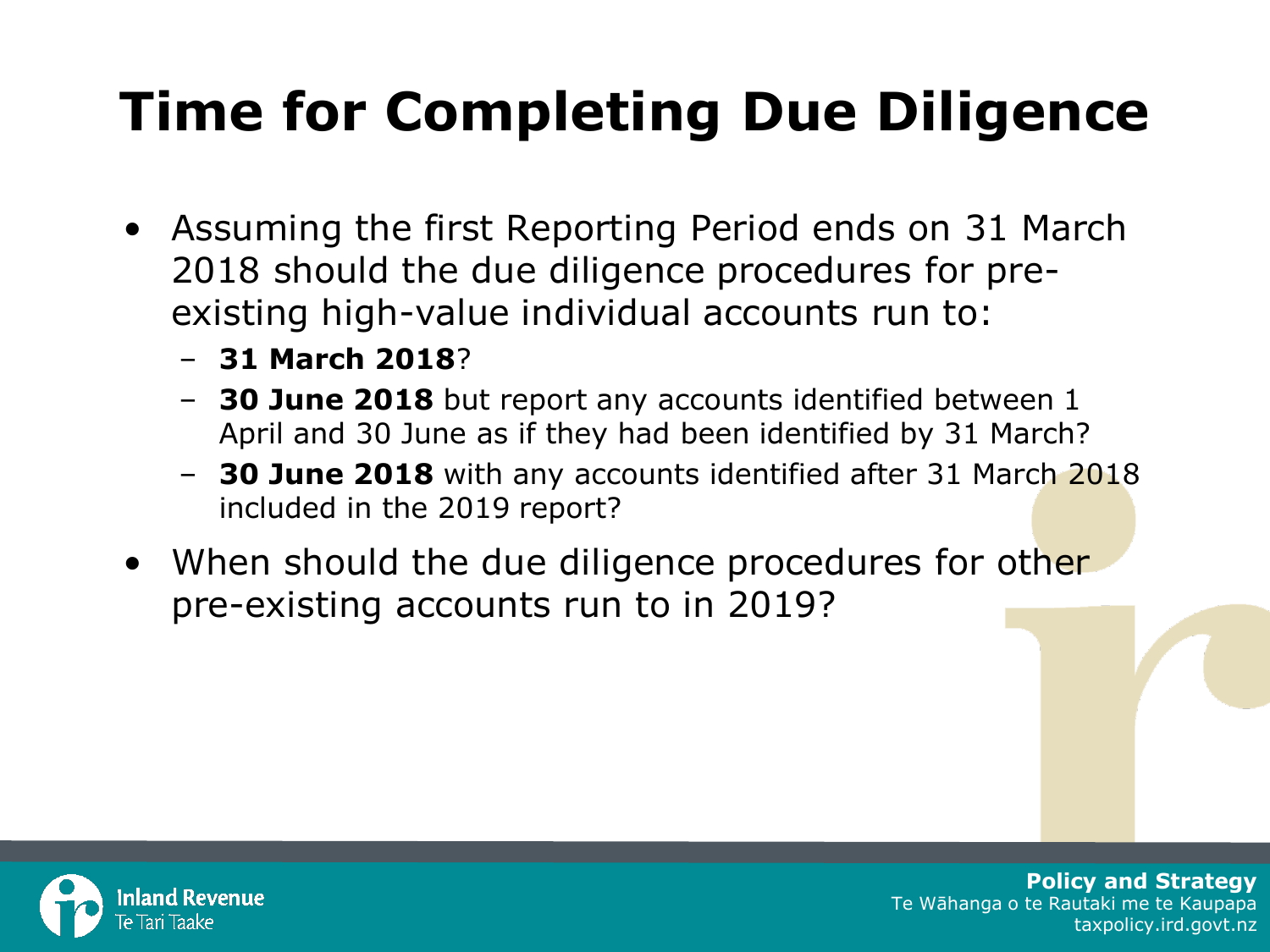# **Optionality in the Standard**

- The commentary to the Standard outlines a number of alternative approaches to the way that the Standard applies. It is envisaged that jurisdictions will make decisions on whether or not to apply the alternatives and legislate where necessary.
- Would Financial Institutions prefer the options, once decided on, to be made mandatory through legislation?

#### **OR**

• Would Financial Institutions prefer any legislation to give them the decision on whether they wish to apply an option?

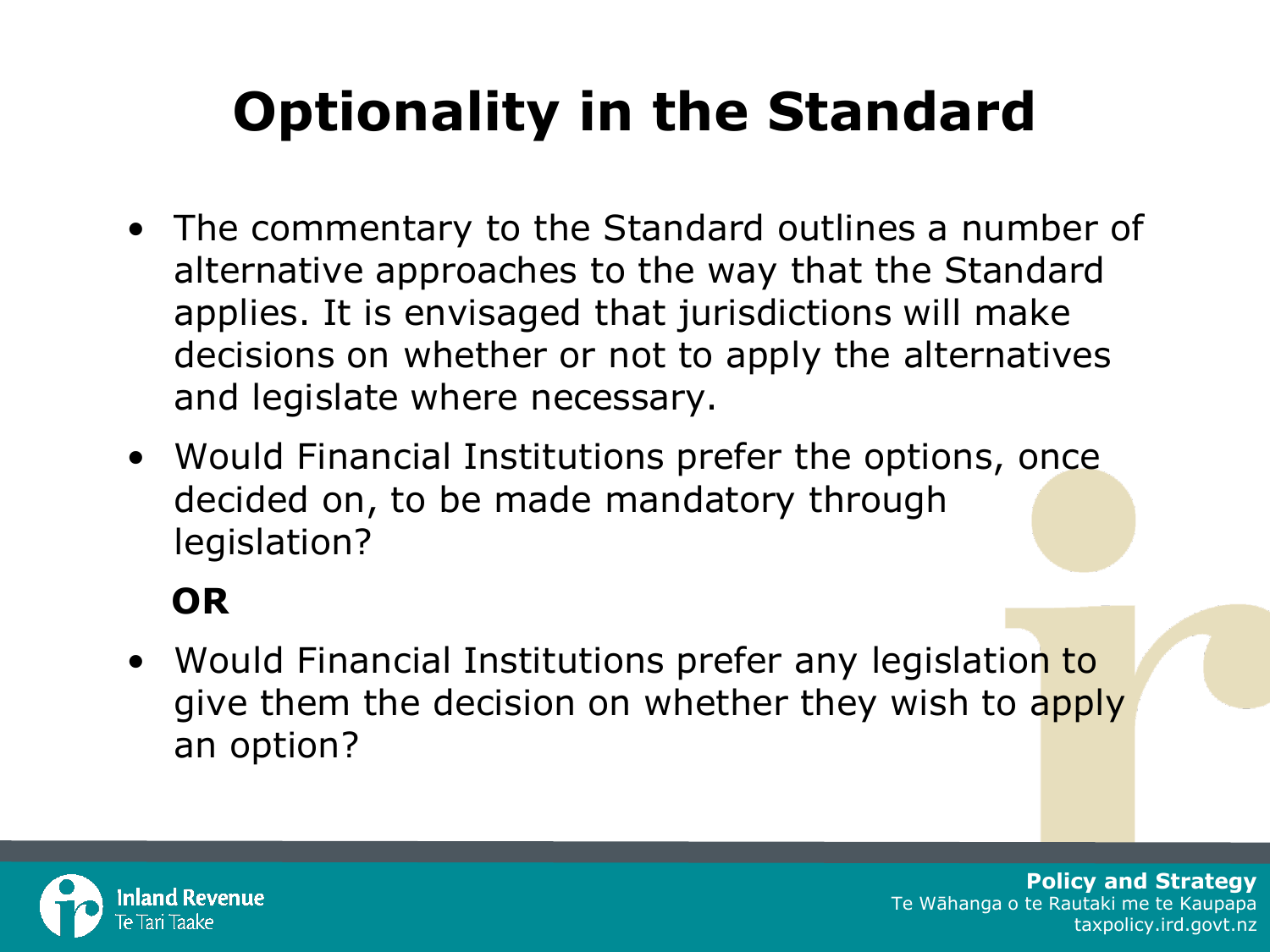#### **Compliance Requirements**

- The Standard requires effective administration by participating jurisdictions which must have:
	- Rules to prevent any Financial Institutions, persons or intermediaries from adopting practices intended to circumvent the reporting and due diligence procedures. (Anti-avoidance provisions)
	- Rules requiring record retention and evidence of performance of due diligence and reporting. (Effective legislation)
	- Administrative procedures to verify compliance by Financial Institutions. (Program of compliance activity by IRD)
	- Effective enforcement provisions to address non-compliance. (Penalties for non-compliance)

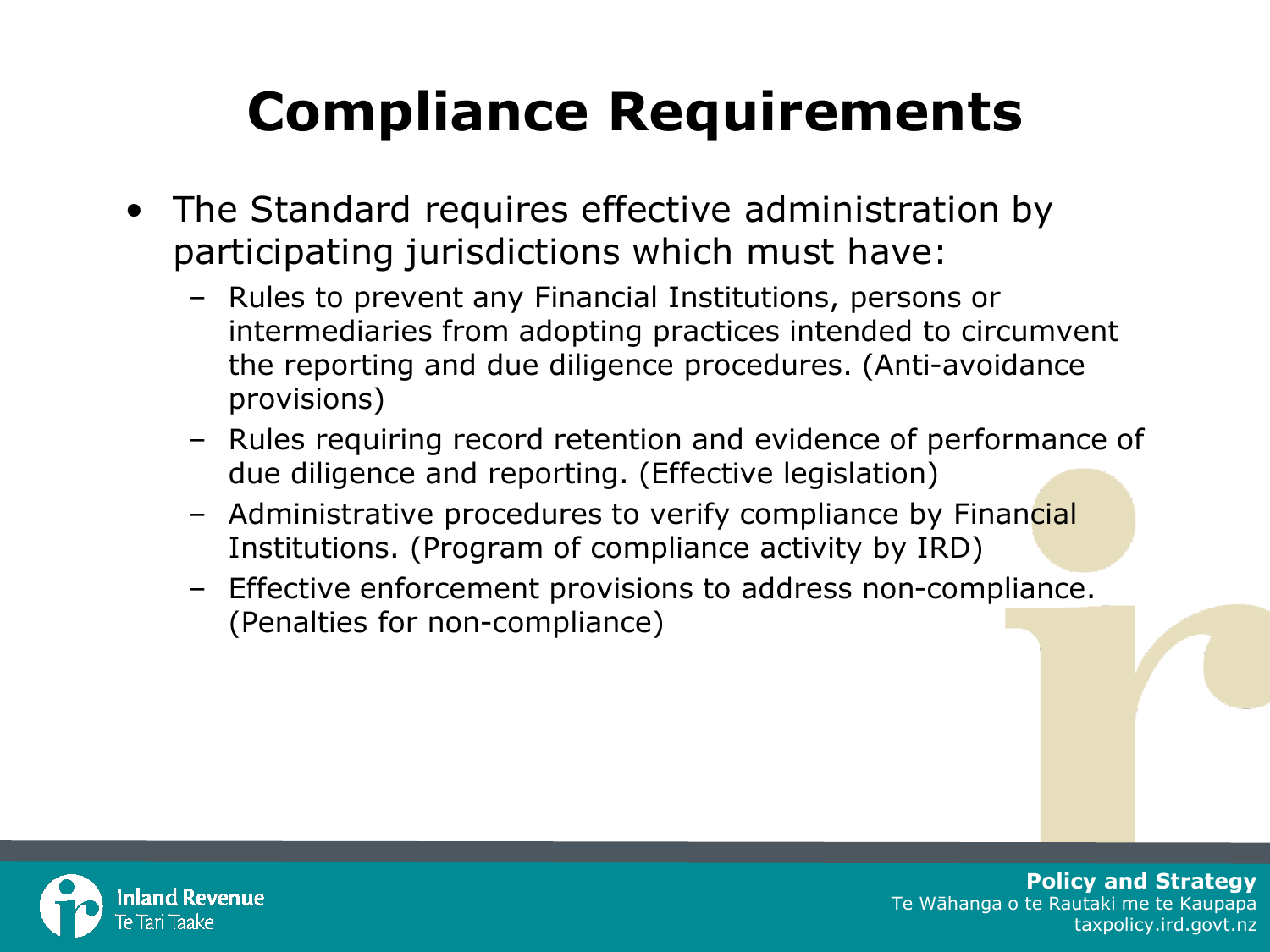#### **Information Sources**

- The Inland Revenue FATCA page: http://www.ird.govt.nz/international/nzwithos/fatca/fatcaindex.html
- Inland Revenue's Tax Policy website: http://taxpolicy.ird.govt.nz/topical-issues/implementing-aeoi
- The AEOI consultation paper:

http://taxpolicy.ird.govt.nz/publications/2016-ip-implementingaeoi/overview

• The OECD Automatic Exchange Portal: http://www.oecd.org/tax/automatic-exchange/